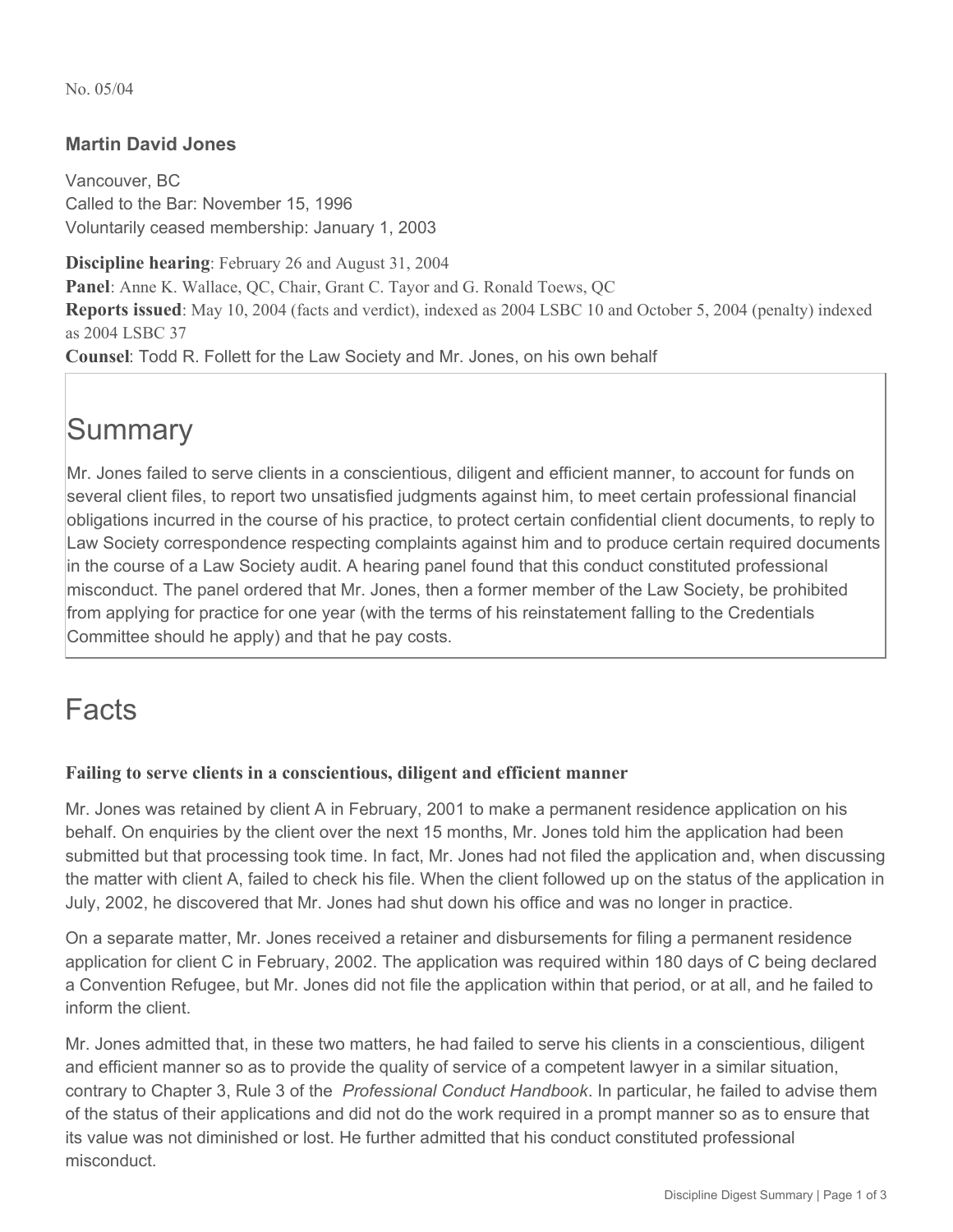The panel found that, in relation to client A, Mr. Jones was reckless and irresponsible in providing assurances to A without checking the file. This repeated, irresponsible behaviour on a matter of extreme importance to the client was more than mere negligence. Through his recklessness, Mr. Jones had misled and prejudiced the client, which amounted to professional misconduct in these circumstances.

# **Failing to account to clients**

Mr. Jones failed to account to three clients for money received from them in trust as required by Rule 3-48:

- In June, 2001 he received \$3,990 as a retainer for filing an application for permanent residence, but he did not make this application until May, 2002 and did not account for the funds to the client;
- In January, 2002 he received \$4,000 as a retainer for filing an application to bring a person into Canada on a humanitarian basis, but he failed to make this application or account for the funds;
- In March, 2002 he received \$2,000 as a retainer for filing an application for permanent residence, but he failed to make this application or account for the funds.

#### **Failure to meet professional financial obligations**

Mr. Jones failed to meet certain professional financial obligations incurred in the course of his practice. In particular, he failed to pay one doctor for accounts issued with respect to 14 medical-legal reports and another doctor for three accounts. He had, in fact, through a factoring company, received funds for these reports from the Legal Services Society.

#### **Failure to report judgments**

In March, 2002 the Canada Customs and Revenue Agency (CCRA) filed against Mr. Jones a certificate for \$25,691.94, plus penalties and interest, under the *Excise Tax Act* for Goods and Services Tax owing, and a certificate for \$24,912.90, plus interest, under the *Income Tax Act* for income tax owing. Mr. Jones did not satisfy these certificates and he failed to notify the Law Society of the circumstances of these certificates or his proposal for satisfying them as required by Law Society Rule 3-44. He admitted that his conduct was a breach of that rule.

#### **Failing to protect confidential client materials**

In mid-2002, when he ceased practice and vacated his law office, Mr. Jones left confidential client material on the premises. This material included letters to his clients or former clients, an immigration and refugee board personal information form relating to one client, a refugee claimant form relating to another client and the social insurance numbers of two clients.

He admitted that leaving this material was in breach of his duty to take all reasonable steps to ensure the privacy and safekeeping of confidential client information (Chapter 5, Rule 2 of the *Professional Conduct Handbook*) and his duty to preserve client secrets even after the termination of a retainer (Chapter 5, Rule 4 of the *Handbook*). He further admitted that these breaches constituted professional misconduct.

# **Failure to reply to the Law Society**

In the course of a Law Society complaint investigation, Mr. Jones failed to respond to Law Society